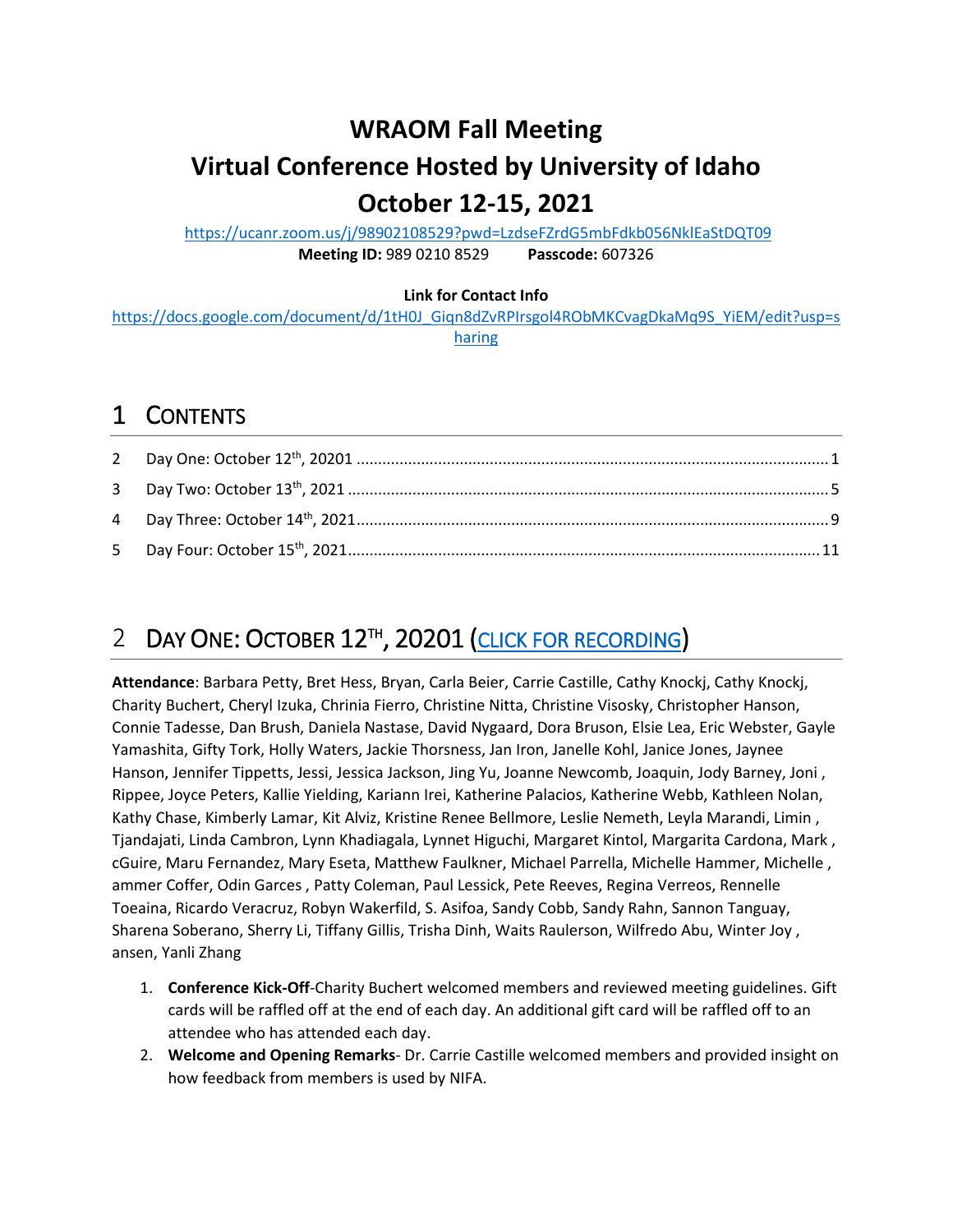- a. Several projects have been made possible with feedback and input provided by partners: for example, WRAOM members. These projects include streamlining the reporting system, Project CAFÉ, transparent grant flowcharts, new webpages and a calendar for RFA's scheduled a year in advance.
- b. All capacity grants were awarded by June 2021. All NIFA funds will be awarded by the end of the fiscal year. There was a 19-20% increase in grants awarded.
- c. NIFA continues to increase staffing by focusing on the foundational pillars to ensure the critical pieces are in place. Full staff capacity is ~320-350, current staffing numbers are at 260. Currently there are 64 new employees this year.
- d. Carrie encouraged open communication to ensure NIFA continues to improve.
- 3. **Dr. Michael Parrella, Dean, College of Ag and Life Sciences, University of Idaho-** Dr. Parrella shared his background and the differences and similarities between California and Idaho.
	- a. Dr. Parrella reviewed University of Idaho College of Ag and Life Sciences statistics. The college is leading the university in undergraduate enrollment growth and the college is setting an example for the other colleges on campus.
	- b. Sandpoint Organic Agriculture Center- Donation from a private donor to establish a USDA certified organic center that produces 48 varieties of Heirloom apples.
	- c. NMCREEC Classroom & Outreach Facility- Located in Salmon Idaho and focuses on cattle.
	- d. Rinker Rock Creek Ranch- focusing on range cattle located near Hailey, Idaho.
	- e. Seed Potato Germplasm Facility on the Moscow campus. Groundbreaking Spring 2020.
	- f. Agri Beef Meat Science and Innovation Center- Identified as critical to the State. Located in the middle of campus.
	- g. Idaho Center for Plant and Soil Health- One of the largest projects. Serves all of Idaho agriculture. Funding came from 12 different communities along with state and university funds.
	- h. Idaho CAFÉ- Center for Agriculture Food and Environment- This complex focuses on the Dairy industry. Located in Rufford Idaho.
	- i. Dr. Parrella reviewed other facilities/capital projects and the importance of agriculture to the state of Idaho.
	- j. [Click here for complete presentation.](https://ucdavis.box.com/s/n7ys9anlkqzqtx2ghff2iw7kvcnlce7x)

# **4. Dr. Barbara Petty, Associate Dean/Director, University of Idaho Extension**

- a. Dr. Petty shared the Idaho Extension mission, statewide presence, 5 areas of programing. Idaho farmers and ranchers reported nearly a \$6 million dollars return on investment from implementing practices they learned from Extension. Idaho Extension programming on community development includes entrepreneur classes, farmer's market management, rural partnerships, Eat Smart Idaho, programing classes including health and nutrition, personal finance education, Idah2Osmf, 4-H including mobile maker space labs that reach ~70,000 youth each year.
- b. President Green has made it a personal goal to visit each county office and their faculty.
- c. [Click here for complete presentation.](https://ucdavis.box.com/s/s8jn8goqxsvmnmwpvecu5m63igzbwkbp)

### **5. Dr. Mark McGuire, Associate Dean/Director, Idaho Ag Experiment Station.**

a. Idaho is very diverse. Dairy is the # 1 and Beef is #2 for ag commodities in the state. The plant-based components of agriculture represent about 35-40% of the economic returns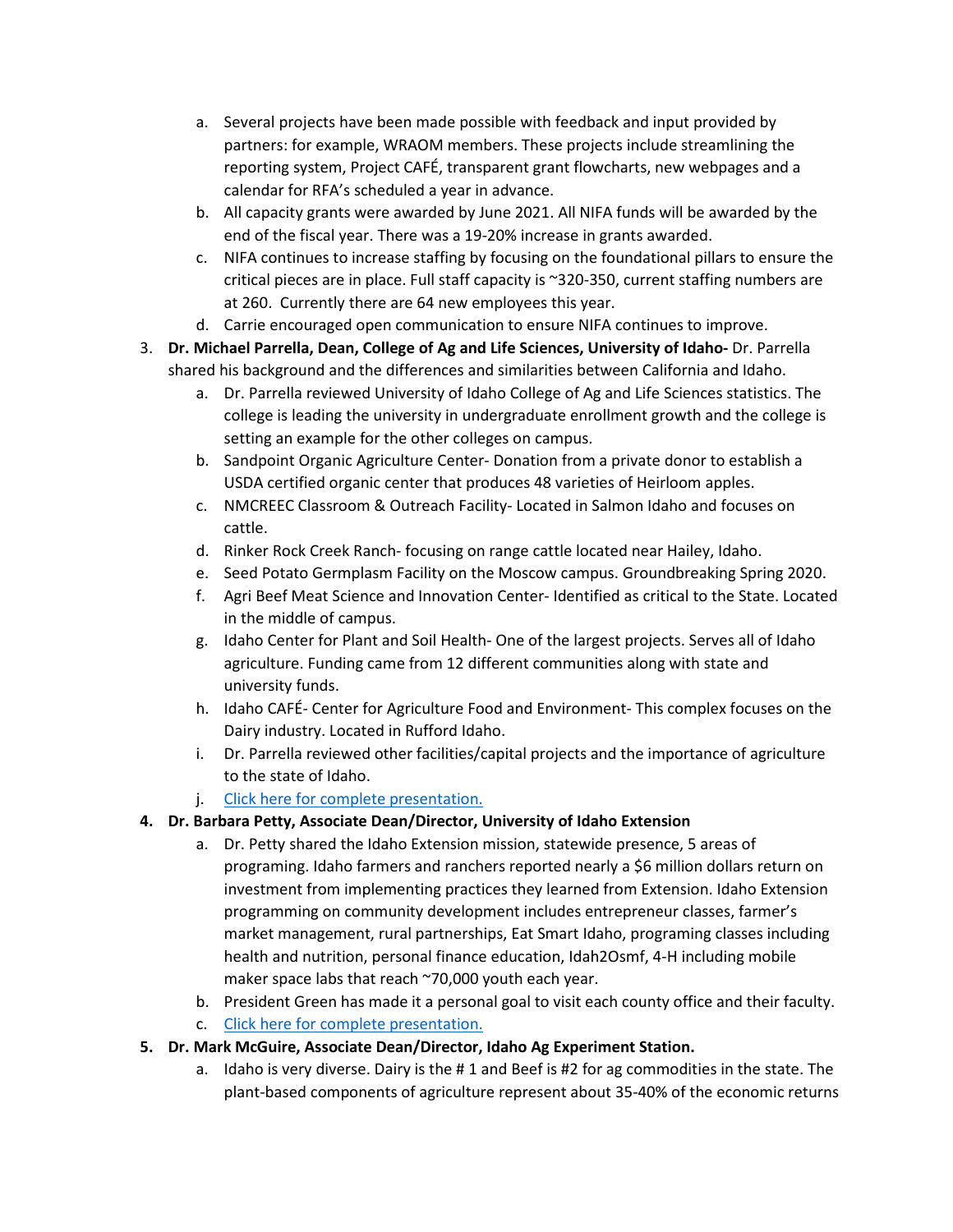to Idaho whereas animal agriculture is 60-65%. R&D centers are old and reflect more plant-based investments. Idaho is the #1 producer of potatoes, #1 in malt barley, #2 in hops, #1 trout production, #3 in Dairy, and produces a fair amount of dry peas and lentils.

- b. Over the past year, Idaho R&E Centers have transitioned to operational managers to generate better alignment and reporting structure versus faculty superintendents. This is an ongoing process.
- c. Management of Grants- average \$18 million a year, 2020 was \$36 million. This was due to faculty submitting grants. There is a small grant management team. The pre- and post-award management group is made up of staff that manage over 500 grants and 950 accounts.
- d. [Click here for complete presentation.](https://ucdavis.box.com/s/ljvzd5v95w3yz98qddppkeyg0j6dztzj)
- 6. **Introductions of Participants by University-** Margarita thanked attendees for their support and attendance.
- **7. Overview of Partnership with NIFA, Description of Regions and National Organization, by Dr. Bret Hess.** 
	- a. Bret reviewed what was happening in the country in the Mid 1800's. Higher education opportunities were for the effluent and well connected. This was recognized by leaders in the United States, and it was determined that a lack of education would pose a threat to democracy.
	- b. Bret reviewed the progression of the partnership. In 1862 the Morrill Act was created to give each state 30,000 acres of Federal Land to establish a university for the education of the State citizens or the populace of the States in specific areas, such as agriculture and mechanical arts. At that same time the department of ag was created by President Lincoln who referred to the Agency as the people's department. The Hatch Act provided funding towards the creation of experiment stations. NIFA's earliest predecessor was created in 1888 with the USDA office of experiment stations to support the financing of ag experiment stations. In 1905 the creation of ESCOP took place. In 1914, the Smith-Lever Act created partnership between USDA and the state and counties within the state. The 1946 Research and Marketing Act led to the creation of the regional associations. The 1890 Capacity Research and Extension was created in 1977. 1994 tribal colleges and universities were welcomed to the Land Grand Families. 2008 the farm bill created NIFA.
	- c. Bret reviewed the different regional associations; each region manages the regional research portfolio. Bret also shared a map of NIFA Land-Grant Colleges and Universities.
	- d. The partnership initiated through provision of funds to the land grants with states matching the federal contributions has led to networking among state cooperative extension, agricultural experiment stations, and USDA staff. Meetings like this include opportunities to share and exchange current and relevant best practices, discuss policies, and share future issues pertinent to operating the land grant system.
	- e. Click here for complete presentation.

### **8. USA Policy Guidance Update- Matthew Faulkner**

a. Reviewed staffing structure. Building staff back up across the country has been done entirely by remote work. There is still more work to be done.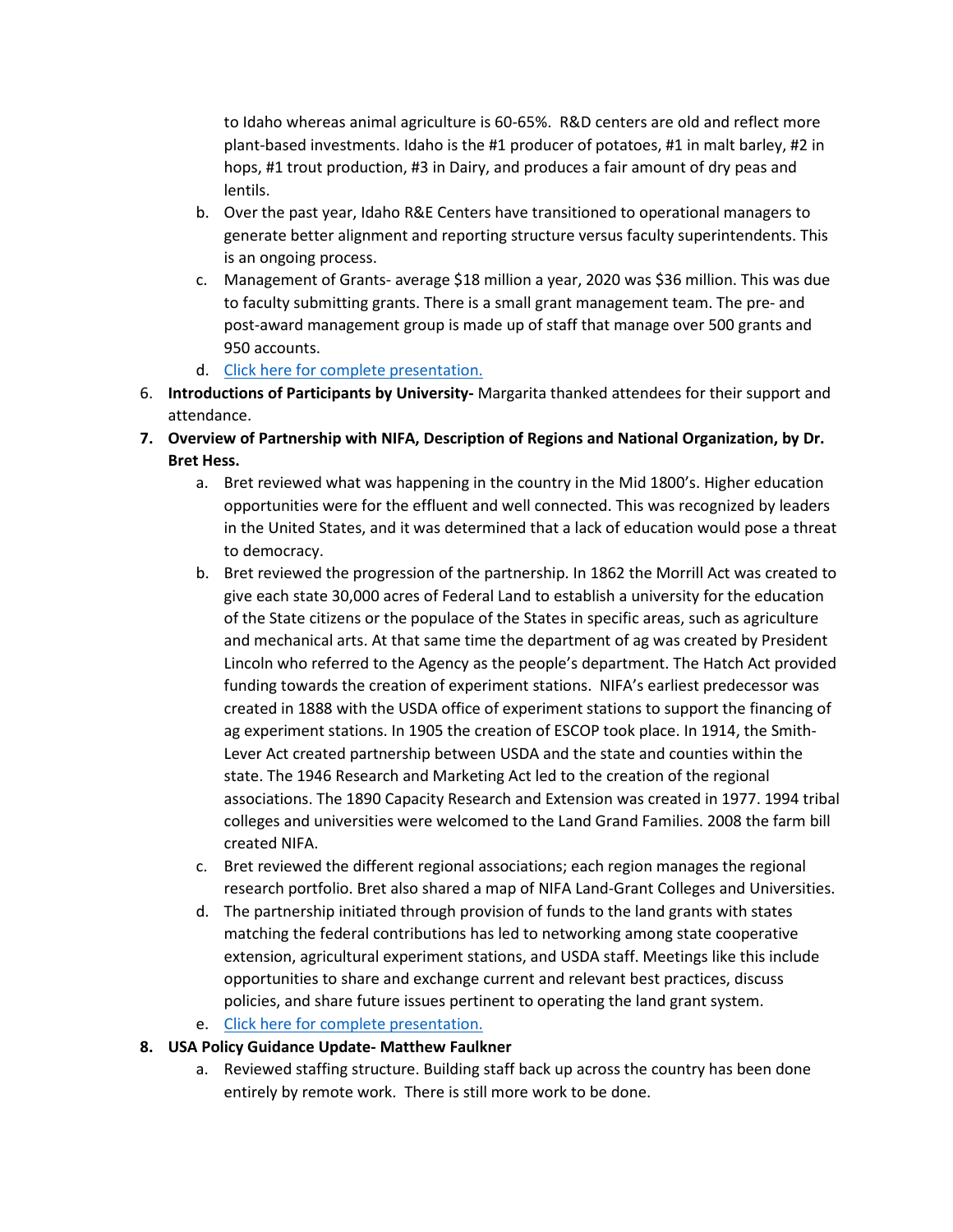- b. Office of Grants and Financial Management (OGFM)- reviewed staffing structure and progress updates on project CAFÉ, RFA publication schedule and the budget and grants awarded, policy guides, stakeholder feedback, renewed membership with Federal Demonstration Partnership. See presentation for complete numbers.
- c. [Click here for complete presentation.](https://ucdavis.box.com/s/wxiynfpbn7xcc5n18wd3h7bgczqb7gar)

## **9. USDA Compliance Reviews/ Audit of Financial Assistance- Gifty Tork**

- a. No significant changes to compliance reviews, except the virtual visits due to COVID.
- b. Gifty reviewed the improper payments detected. Recovery is in process. Gifty then reviewed the pros of virtual vs. on-site visits. Universities are overall favorable to the change. Gifty reviewed the findings including 4 areas such as land acquisition costs charged to extension funds, inconsistency in approval process, erroneous charges posted to Hatch funding, and conference meals.

### **10. USDA Allowability of Administrative Costs- Linda Cambron**

- a. Linda reviewed legislation on Capacity Grants and limitations on Indirect (Facilities & Administrative) Costs.
- b. If you include the cost with your indirect cost, then it is considered administrative and unallowable.

### **11. USDA COVID Information- Waits Raulerson**

- a. Waits reviewed programmatic response and how COVID might be affecting existing grants.
- b. CDC approached NIFA recognizing the value of the Extension network and NIFA's partnerships with land grant universities. A \$10 million dollar award was provided for vaccine education to rural Americans through the Extension network.
- c. AFRI has funded over 30 projects on COVID, which cover topics such as: transmission research extending beyond human transmission; food supply chain resiliency; worker safety; both in dairy operations and a meat processing facility; and labor shortages that are related to COVID 19.
- d. In the nutrition and food security area, NIFA supported about \$69 million in grants.
- e. The question was asked if NIFA received supplemental funding from Congress and the short answer is yes. \$69 million dollars from the Gus Schumacher nutrition incentive program. Supplemental funding was received for the farm stress program and farming opportunities and training and outreach program.
- f. Response on individual grantees: NIFA must follow the federal grant guidance from Office of Management and Budget (OMB). Most of the grant funds sunset in June 2020.
- g. OMB put out a memo encouraging consideration of continued grants on a case-by-case basis. This might include no cost extensions. Waits recommended reaching out to your National Program Leader (directory on NIFA website) with questions. Secondly [awards@usda.gov f](mailto:awards@usda.gov)or competitive grants o[r capacitygrantquestions@usda.gov](mailto:capacitygrantquestions@usda.gov) for capacity grants.
- 12. **USDA Schedule Program Implementation from RFA to Award (SPIRA)-Susan Rice-** planning and implementation tool used by NIFA to help provide visibility and accountability of program, financial and policy staff from announcement to award.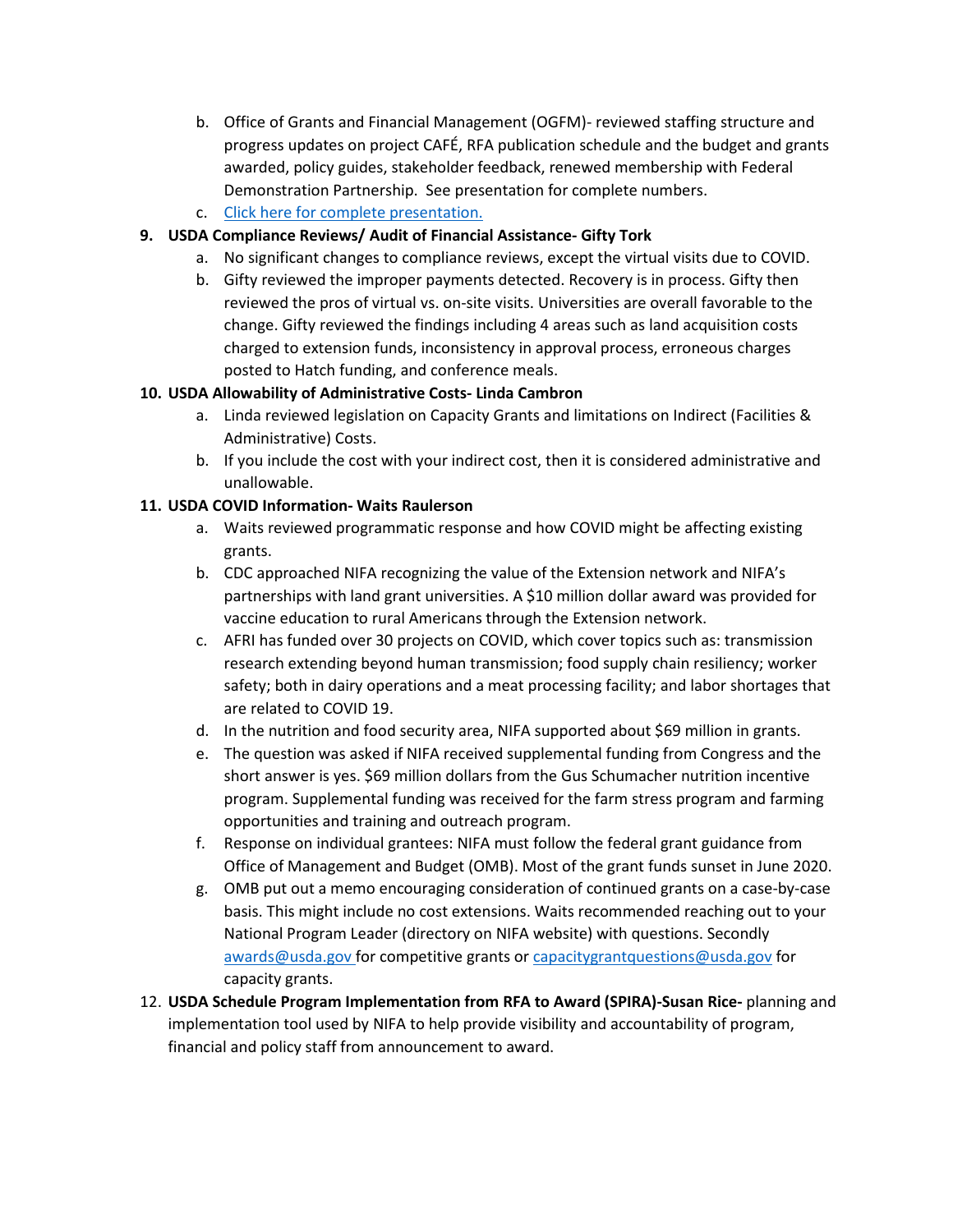- a. Reviewed scope of the SPIRA project. SPIRA dashboard, streamline timelines, identify unique program awards requirements with NIFA. Hoping for full implementation by FY2024.
- b. Able to provide a monthly calendar on website of anticipated RFA due dates for stakeholder planning.

#### **13. Questions:**

- a. **Would you please extend a little bit on the inconsistency in approval processes documents finding, and the time effort reporting most common issues?** Gifty responded that sometimes the grants were miss-charged, and a transfer is made, then the dean or program director is usually required to sign off.
- b. **What is the target timeline to fill your current open positions and what challenges do you anticipate would come along while those positions are hired?** Matthew responded that one of the biggest challenges was to get qualified people to come to Kansas City, NIFA has now made the location negotiable and work is being done remotely. Susan shared that Policy and Oversight has added additional staff and they are working on getting them trained and ready for the role they will take on.
	- i. Margarita followed up that at the University of Idaho they are also struggling with hiring staff and allowing people to work remotely because of the challenge associated with paying someone with state funding that lives out of the state.
- c. **Please elaborate on when a pre-approval from NIFA is required.** Linda commented that it is best to look at CFR 200.407. The list is inclusive, but if you have questions, please ask.
- d. **If I understand what's been presented the current policy guided here's just two CFR 200 Is that correct.** Susan responded that yes, that is correct.
- **e. Is there a specific NIFA mailbox for COVID related requests, or should we use our regular contact email in such cases?** Waits encouraged individuals to reach out to the NPL for this specific grant program because they are from the program side they are in tune with the grant purposes. You can also email awards @usda.gov for competitive grants o[r capcaitygrantsquestions@usda.gov.](mailto:capcaitygrantsquestions@usda.gov)
- f. Winners announced. Meeting adjourned.

# <span id="page-4-0"></span>3 DAY TWO: OCTOBER 13<sup>TH</sup>, 2021 [\(CLICK FOR RECORDING\)](https://youtu.be/HFH4f8XFQbI)

**Attendance**: Kellie McFarland, Lynn Khadiagala, Charity Buchert, Margarita Cardona, Belinda Oden, Bret Hess, Bryan Arnell, Carla Beier, Carolyn Greeno, Jennifer Tippetts, Cathy Knock, Cheryl Izuka, Christina Fierro, Christine Visosky, Christopher Hanson, Connie Tadesse, Darien Gibson, David Nygaard, Eric Webster, Esther Kruse, Gayle Yamashita, Jan Iron, Janelle Kohl, Janice Jones, Jaynee Hanson, Jennifer Gardner Smith, Jessi, Jessica Jackson, Joanne Newcomb, Joaquin Deleon Guerrero, Jody Barney, Joni Rippee, Justin Schaffer, Kallie Yielding, Katherine Palacios, Katherine Webb, Kathleen Nolan, Kathy Chase, Kimblerly Lamar, Kit Alviz, Leslie Nemeth, Leyla Marandi, Limin Tjandrajati, Lynnet Higuchi, Margaret Kintol, Maru Fernandez, Mary Eseta, , eghan Heineman, Michael Fitzner, Michelle Hammer, Odin Garces, Patty Coleman, Paul Lessick, Regina Verreos, Rennelle Toeaina-loa, Richardo Veracruz, Robyn Wakefield, Ruxin Liu, Sandy Cobb, Shannon , anguay, Sharena Soberano, Sharon Sunia, Sherry Li, Tiffany Gillis, Wilfredo Abu, Winter Hansen,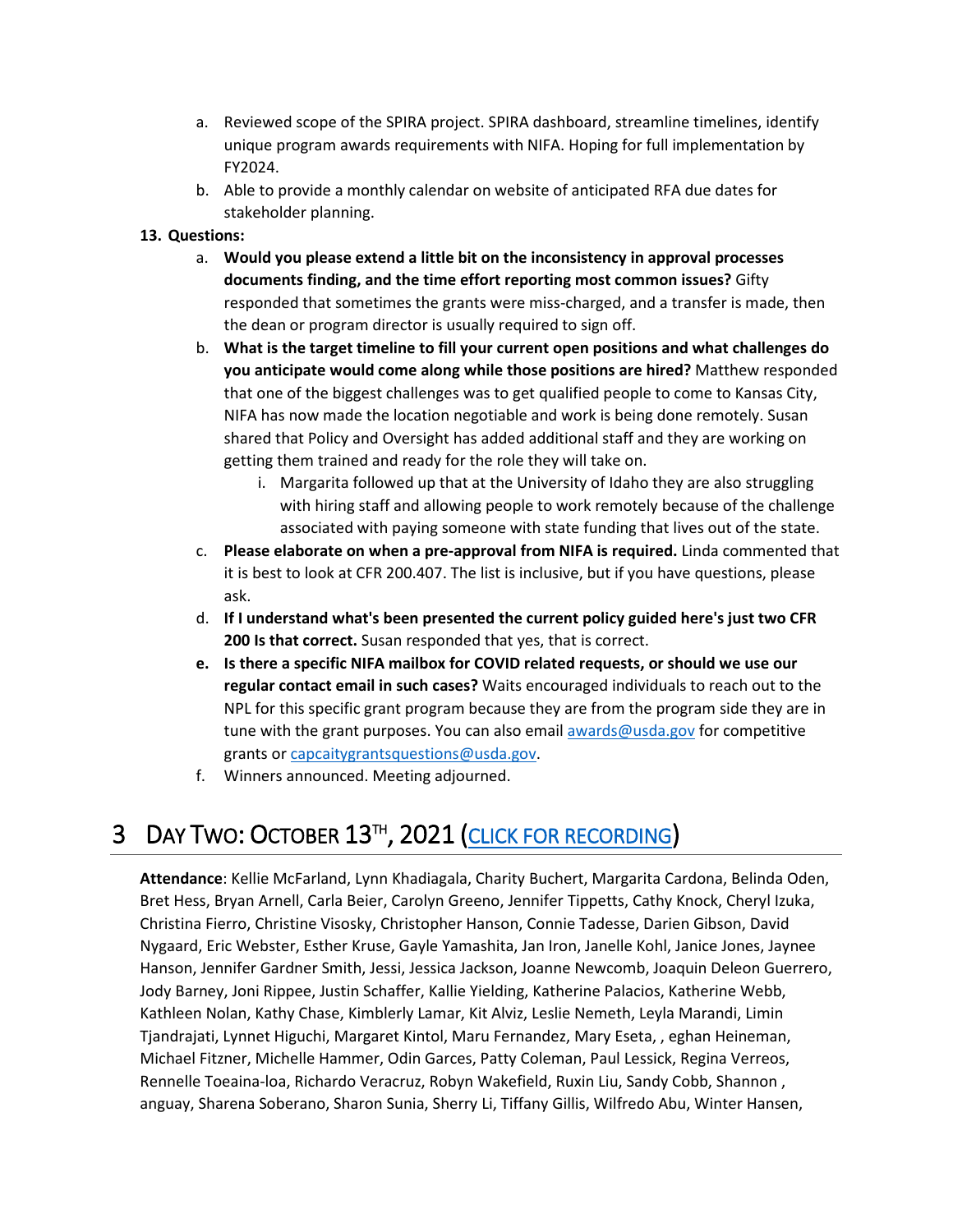Yanli Zhang, Tara Barbier, Trisha Dinh, Sandy Cobb, Dan Bush, Daniela Nastase, Dora Brunson, Elsie Lesa, Justin Schaffer, Kariann Irei

### **1. Program Reporting Update- Lynn Khadiagala**

- a. Lynn covered the need for a new reporting system, and how it would tie resources together. REEport and several other legacy programs will be retired once fully transitioned.
- b. Lynn reviewed the core design policy, if it is required by law, regulation or if NIFA or LGUs have a use case. The goal is to reduce duplicative reporting and request for data.
- c. Reduced Plans of Work from ~80 pages to an average of 7-8 pages and reduced the annual reports of accomplishments from ~200 pages to 20-30 pages. Review times are reduced by ~50%.
- d. Projects that ended in FY2021 remain in REEport and will file final technical and financial reports in REEport. Projects that continue into FY2022 will report using the new forms as they become available. Working to meet April 01 deadline. Updates will be sent.
- e. Lynn finished by reviewing the six-month timeline. The Financial model is in the early design phase, it is going to be a challenge to complete, continuous details will be sent.
- f. [Click here to see complete presentation.](https://ucdavis.box.com/s/zsso4pr9mj2j3hopylf76jbznz0cfc8x)

## 2. **Questions**:

- a. I started a new McIntire-Stennis project yesterday and it looks like a lot of the classification options are not available any longer, it made it extremely difficult for my faculty member to classify his project. Lynn asked to be emailed directly with the classification they believe are missing so she could research further. [Lynn.khadiagala@usda.gov](mailto:Lynn.khadiagala@usda.gov)
- b. Is there any possibility that FY2021 progress and final reports will need to be entered in REEport and not NRS for this year if the new module can't be finalized in time? We want to give our PDs a heads up about whether or not the fields will be changing. Lynn responded that templates will be provided in the next several weeks. The goal is to simplify not to add more criteria.
- c. When can we expect to hear more about the Financial Report due February 1st? Lynn asked for a few weeks.
- d. Just want to confirm this reporting system is strictly for capacity funds and NOT competitive NIFA grants. Lynn confirmed that is correct. NIFA is in the process of building and will eventually start competitive grants, but for now they are working on capacity grants.
- e. Since Extension Projects are new, what are best practices? Can we have one umbrella project that cover all of our critical issues? Lynn recommended Extension initiate each program as a critical issue. One initiation covers one critical issue for best results.
- f. Seeing the templates for the progress/final reports would be great, when do you expect visuals to share? Lynn hopes for next week.
- g. Can you clarify that the Financial Report Due February 1st is now going to be done in this new system? Lynn shared that if the report is not done, information will likely be collected manually.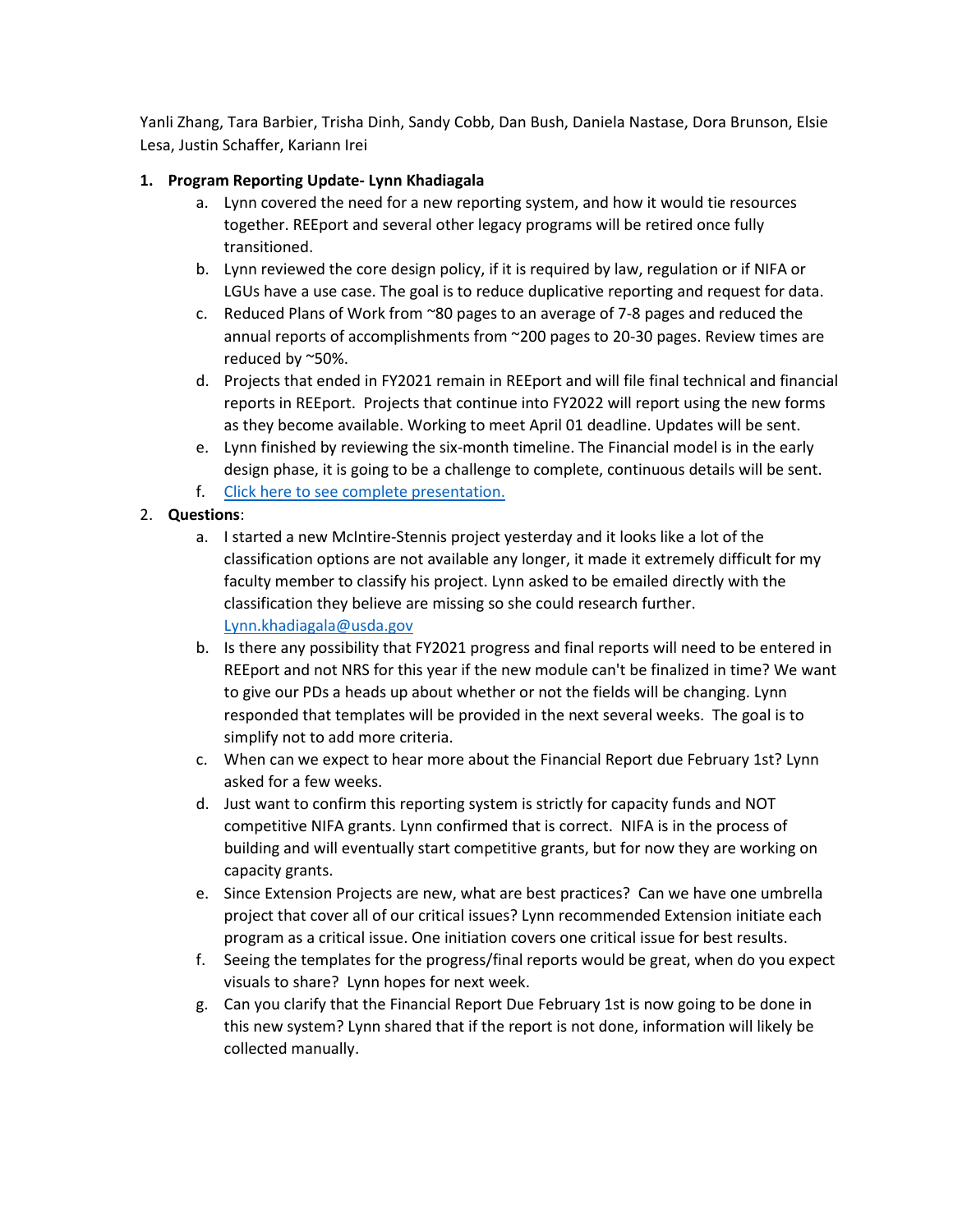- h. How should we initiate multi state project participants while the integration with names is being completed? Lynn recommended making sure their objectives are included, and if you have a NIMSS number add it to the non-technical summary.
- i. Can you clarify that the Financial Report Due February 1st is now going to be done in this new system? Lynn does not believe it will be ready in the new system and likely results will be collected manually.
- j. Will the plan of work and annual accomplishment report be done in NIMS or confluence? Lynn is hoping for NIMS and requesting NIFA to separate the two due dates and allow for flexibility.
- k. Are there any training opportunities planned while we transition in the new system? Webinars are available but if there are specific topics, please email Lynn, Katherine, or Bret.
- l. I'd also be very interested in training opportunities on Extension reporting. Please email Lynn, Katherine, or Bret.
- m. Please don't make it tedious. A spreadsheet would be awesome, like we input into REEport now. Can NIFA use the same template so the information is something that is already being generated. Lynn stated that can be considered but they are not that far in the planning process.
- n. When is the estimated go live time for the financial module? Lynn reported that they are not far enough along to have an estimation. She will email more information as it comes.
- o. If you wish to be added to the list serve, please emai[l pow@usda.gov](mailto:pow@usda.gov)
- p. Do you plan to include people responsible for financial reporting when you build out the financial module? Lynn stated a working group will be formed in the next month or two.
- q. Joni asked if there is more data that we can get out of the system. It would be helpful to get similar information from HATCH. Lynn agreed to review and work with the group.
- 3. **Live Poll-** the purpose is to collect feedback for Friday's session.
- 4. **Brief presentation on UC experience with the new system-Katherine Webb**
	- a. NIFA is hoping to get automatic notification back up very soon. They are looking to streamline new terms and conditions.
	- b. All users will need to complete Federal eAuthentication to submit reports starting March first.
	- c. New forms for project initiation, this started in May, and all capacity projects will now be using the new forms.
	- d. Katherine reviewed key FAQs for Project initiations including common deferral, closing out projects, project initiation assurances, graphics, character limits. Katherine reviewed the draft of the new results from questions. McIntire-Stennis Pending Items and financial reporting takeaways, reporting will be done in two places.
	- e. What is working well for UC ANR, including user interface PD's can see other faculty projects, and product management. Suggestions for improvement include the best browser, exporting, loading issues, accession # and other items.
	- f. [Click here to see complete presentation.](https://ucdavis.box.com/s/vbbspjuq603hkrcgj2nc1ckwth8qnp12)
	- **g. Questions:**
		- i. Margarita stated they are not planning on capturing the planned FTE, but using actual FTE, are they changing the data collection? Katherine stated that the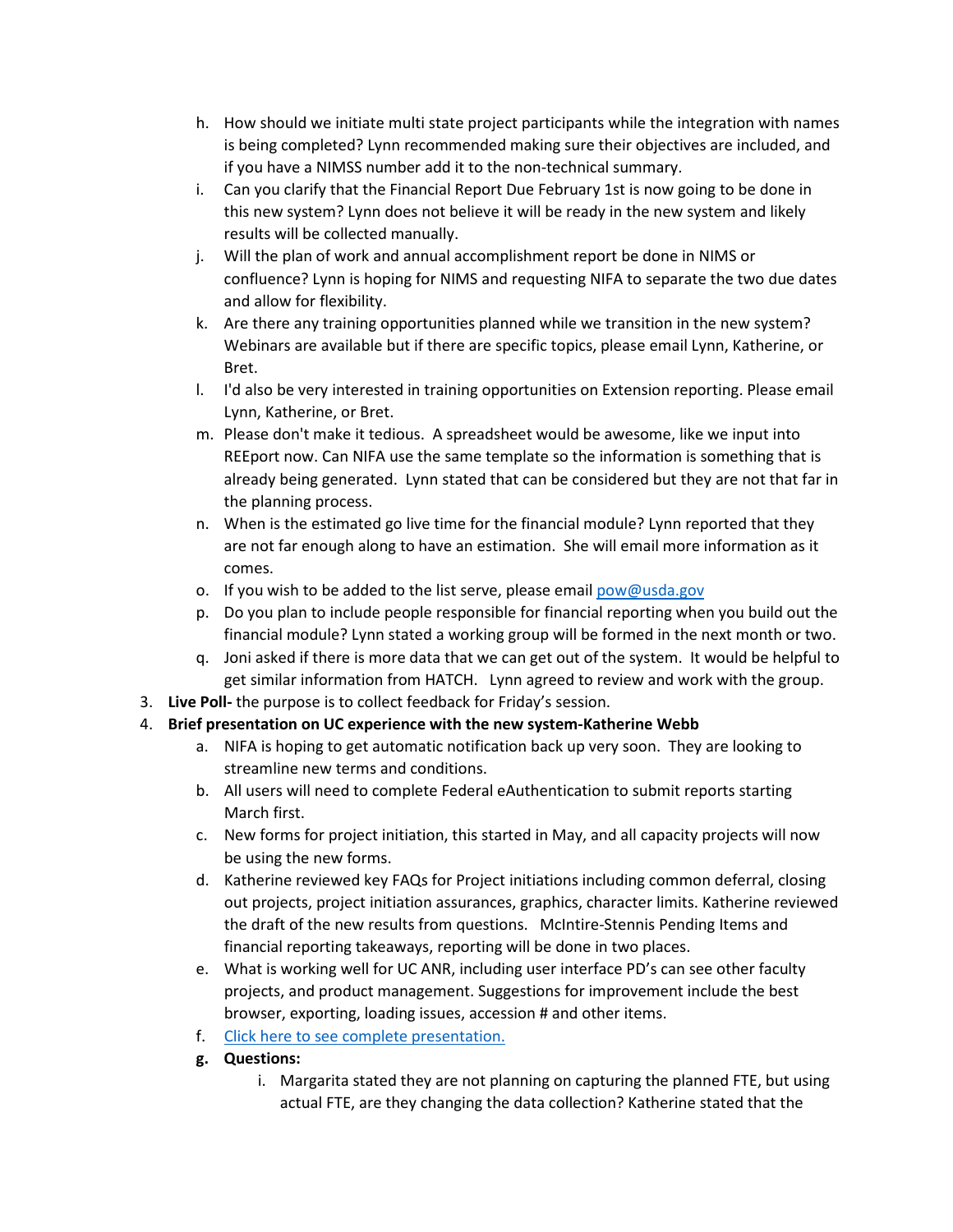good news is that you don't have to report estimated. They were hopeful that you would not have to capture FTE, but that is not the case because it is needed for NIFA reporting. Updates to be related.

#### **5. BREAKOUT ROOMS:**

#### **What's working well?**

- NRS is easier to submit projects. Requires less information.
- Asked faculty to mirror information on downloaded report- ease of uploading.
- Easy to search and see status.
- Faculty can see peer examples.
- Annual accomplishment report will contain individual Hatch reports.
- Agile system seems to be working well.
- Being able to export into word.
- System has consolidated reporting requirements into one portal.
- Forms have been improved

#### **Suggestions for improvement?**

- eAuthentication- Federal Government staff not available.
- Export feature was not working well. Sent proposal instead of actual project.
- Change alphabetical listing of KA, SOI, FOS back to follow the classification manual (numerically captured for like areas).
- You have to scroll to see entire title, possibly make the font smaller or use wrap function.
- Like to edit the name of the project director. Name should match the eAuthorization.
- Export into pdf.
- Succession numbers being unique to NRS so you know where the project originated.
- Missed the automatic email notifications when a project is approved or deferred, rather than having to frequently log into the system and the authentication is an issue.
- The internal project code search field- when you are searching for a project that pops up for a minute, but then it disappears, and I don't know if it's a filter or that is just kind of quirky.
- Missing the quick guides that REEport had-screen shots that are easy to follow.
- No way to enter COQI.
- Project list is limited. Like how it was in REEport.
- Miss submitting project outlines and proposals.
- Want the ability to know timeline when report is submitted. How long it will take to be reviewed, and how follow up happens. Maybe add a quick tracker to show who is next in process.
- Some folks have extension separate from Hatch and some of the tools and trainings don't align with the needs.
- Separate committed trainings for extension and research.
- NRS reporting module--the ability to sort/export a list of projects that have annual or final reports due.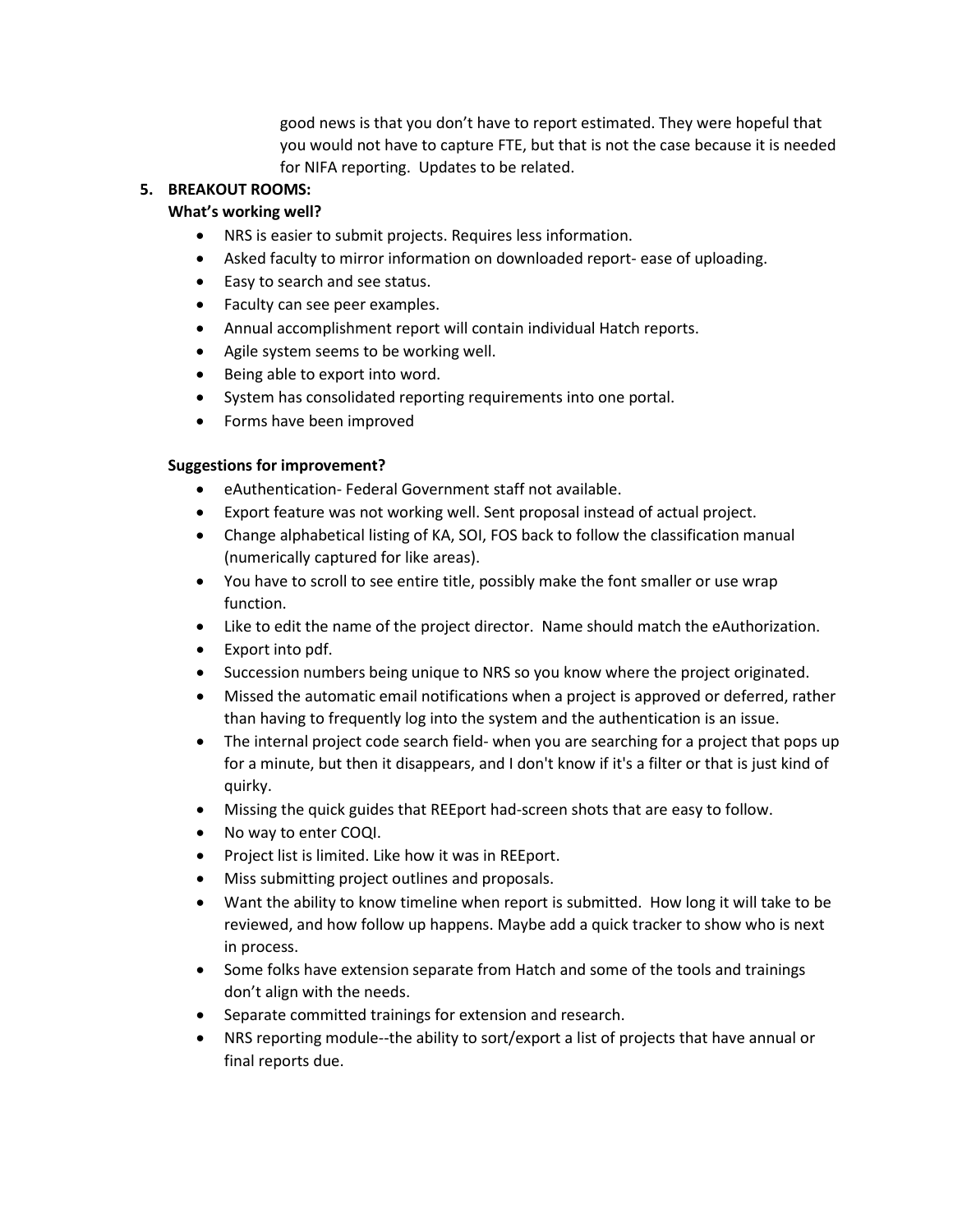#### **Key questions pending?**

- What will the financial model look like?
- Will the SF425 reporting be tied in?
- It will be essential for editing of the annual accomplishment reports to tell the state story.

# <span id="page-8-0"></span>4 DAY THREE: OCTOBER 14<sup>th</sup>, 2021 [\(CLICK FOR RECORDING\)](https://youtu.be/NqlFmE3k62o)

**Attendance**: Kellie McFarland, Jessica Creighton, Charity Buchert, Margarita Cardona, Paul Lessick, Bret Hess, Carla Beier, Carolyne Greeno, Cathy Knock, Cheryl Lzuka, Christie Nitta, Christina Fierro, Christine Visosky, Christopher Hanson, Jennifer Tippetts, Darien Gibson, David Nygaard, Dominic Rodriguez, Dora Brunson, Drenda Williams, Gyle Yamashita, Janelle Kohl, Janice Jones, Jaynee Hanson, Jessica Creighton, Joanne Newcomb, Joaquin Delon Guerrero, Jody Barney, Joni Rippee, Katherine Palacios, Katherine Webb, Kathleen Nolan, Kathy Chase, Kimberly Lamar, Kit Alviz, Margaret Kintol, Maru Fernandez, Mary, Eseta, Sharon, Joyce, Meghan Heieman, Odin Garces, Regina Verreos, Rennelle Toeaina, Richardo Veracruz, Robyn Wakefiled, Ruxin LIU, Sandy Cobb, Sandy Rahn, Justin Schaffer, Sharena Soberano, Sharon Sunia, Jackie Thorsness, Trisha Dinh, Wilfredo abu, Winter Hansen, Yahli Zahang, Jan Iron, Jackie Thorsness, Kallie Yielding, Kariann Irei, Leyla Marandi, Margaret Kintol, Daniela Nastase, Jennifer Gardner Smith

#### **1. Extension and Research Civil Rights Reviews- Jessica Creighton**

- a. Jessica reviewed the process completed on 1862 and 1890 LGU's; NIFAs authority, the purpose and process.
- b. Jessica covered the statutory authorities and highlighted that the objective is to work together to ensure success.
- c. Changes include reviews of each recipient separately, programs reviewed separately, usually based on date of the last review conducted, on a 4-year cycle. This has been decreased from 7 years due to feedback received.
- d. Jessica reviewed the process and what to expect.
- e. Jessica went over each of the review areas in detail for Extension and research.
- f. Feel free to contact Jessica with questions: 816-266-6947, [Jessica.Creighton@USDA.gov](mailto:Jessica.Creighton@USDA.gov)
- g. To join listserv or request posters: Lydia.cassell@usda.gov
- h. Trainings:<https://nifa.usda.gov/equal-opportunity-resources> Password: "EqualOpportuity"
- i. [Click here to see complete presentation.](https://ucdavis.box.com/s/ewl3yxcz4a60mk11xfc23mqrh1rvxl4q)
- j. **Questions**:
	- i. **What is the difference between written assurances of non-discrimination versus public notification of discrimination, so when you say written insurances is our internal policies and procedures on hiring?** Jessica responded that the written assurances are what you would have any sub recipients or partners that you are working with sign off on. If you are a recipient of federal funds and you extend funds to another entity, you are obligated to make sure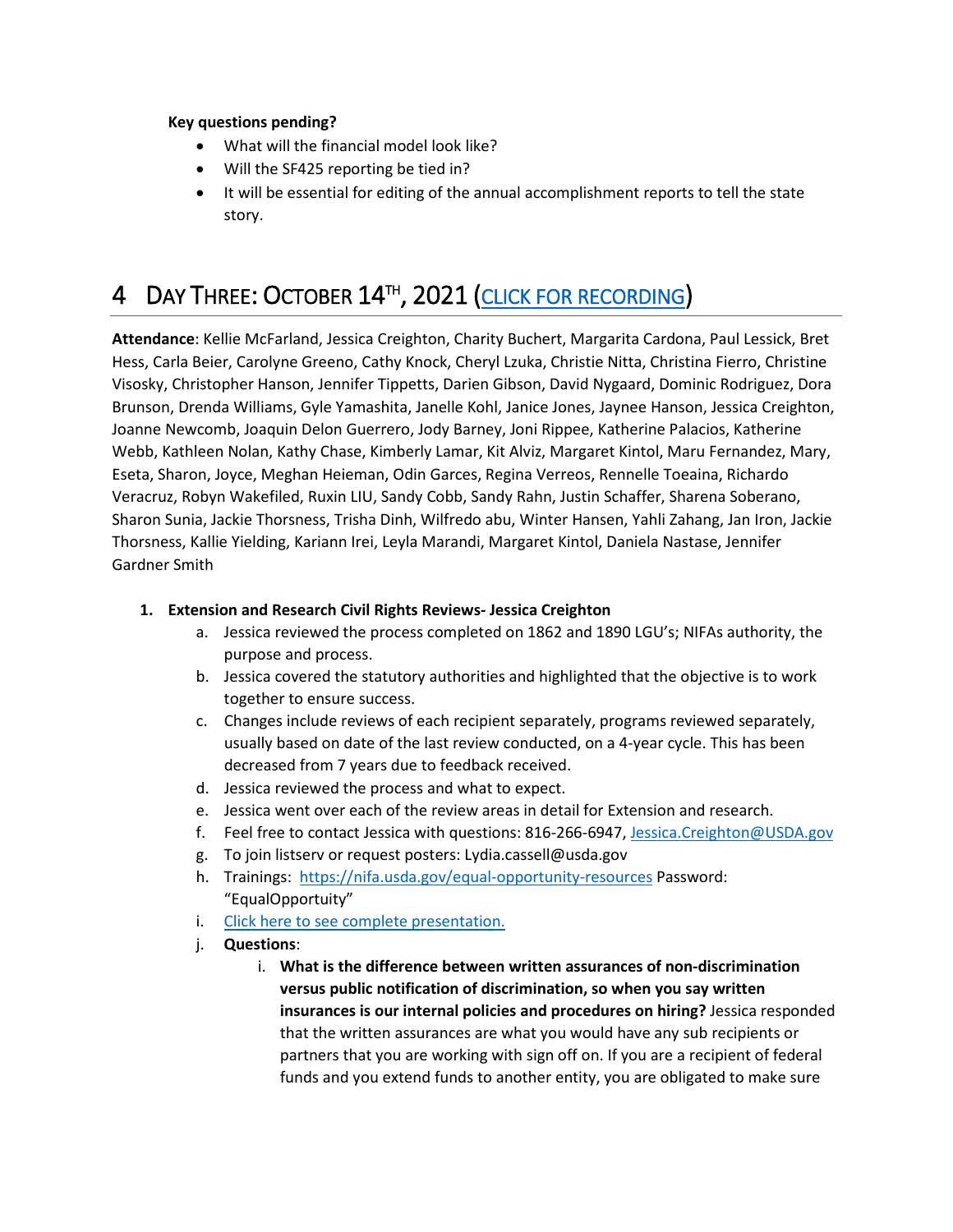that that entity is not discriminating, and you can protect yourself by having them sign the form.

# ii. **Would you provide examples of what is a sufficient internal compliance review in place, for example Extension?**

Jessica responded that for Extension, NIFA would want to see something similar to USDA reviews but on a smaller review scale. For example, if you visit a county office to ensure they have those items on hand. Do they have posters up, do they have reasonable accommodation notice on their materials? Is the staff trained?

# iii. **No mention of title 7, but our findings show that we need to provide training on title 6 & 7.**

Jessica noted that NIFA enforces Title 6, but not Title 7. Under Title 6 there is a requirement that there not be discriminatory employment practices. If we join the listserv then will we receive communication when posters are updated. Jessica said yes.

iv. **What is a possible data summary of common compliance findings that we can all learn from?**

Drenda stated that a new management analyst was just hired and can assist. Once compliance reviews are completed, trends can be identified and incorporate additional technical assistance in specific areas. The approach is to be proactive. We do not want to put out a manual, recognizing that every state is a little different.

# **2. Ted Talk on Collecting and Analyzing Program Demographics- Paul Lessick**

- a. [Click here to see complete presentation.](https://ucdavis.box.com/s/r7zj906ftz48a1vef9k1wig9cy63u3st) l reviewed statistics for the state of Nevada.
- b. There are 9 content review areas included on the AD-2016 form from the USDA. Examples of how REG data can be collected. Tips for analysis of data, how to do it properly. How to select the proper data set, consistent method to analyze, quick and easy output for review.

# **3. Extension and Research Civil Rights Review- Dr. Jeff Goodwin**

- a. [Click here to see complete presentation.](https://ucdavis.box.com/s/opvofun4n73erxqqokf1lu6siv8kq3h0)
- b. **Alternative title:** How to eat an elephant? One bite at a time, just like civil rights.
- c. 40 years since last review. Reviewed civil rights data for Hawaii, which is a racially diverse state. 4 counties, with 6 islands, 30 agents and 20 specialists, travel is difficult between counties. Timeline for most states should be 6-9 months, COVID increased delay by 3 months.
- d. Borrow information from other states! Completely revise the civil rights reporting system. NIFA's goal is to help make this process simpler.
- e. **Questions**:
	- i. **What type of information was requested?** There were 26 different categories of information requested in total about 200-300 documents submitted.
	- ii. **Virtual or face-face process?** Due to COVID it was virtual.
	- iii. **What was your key takeaway from the review**? The review made Cooperative Extension in Hawaii a better program.
	- iv. **How did the site reviews go with the counties?** It was virtual, so they did not go into a county, contacted a few counties virtually, and it went well.